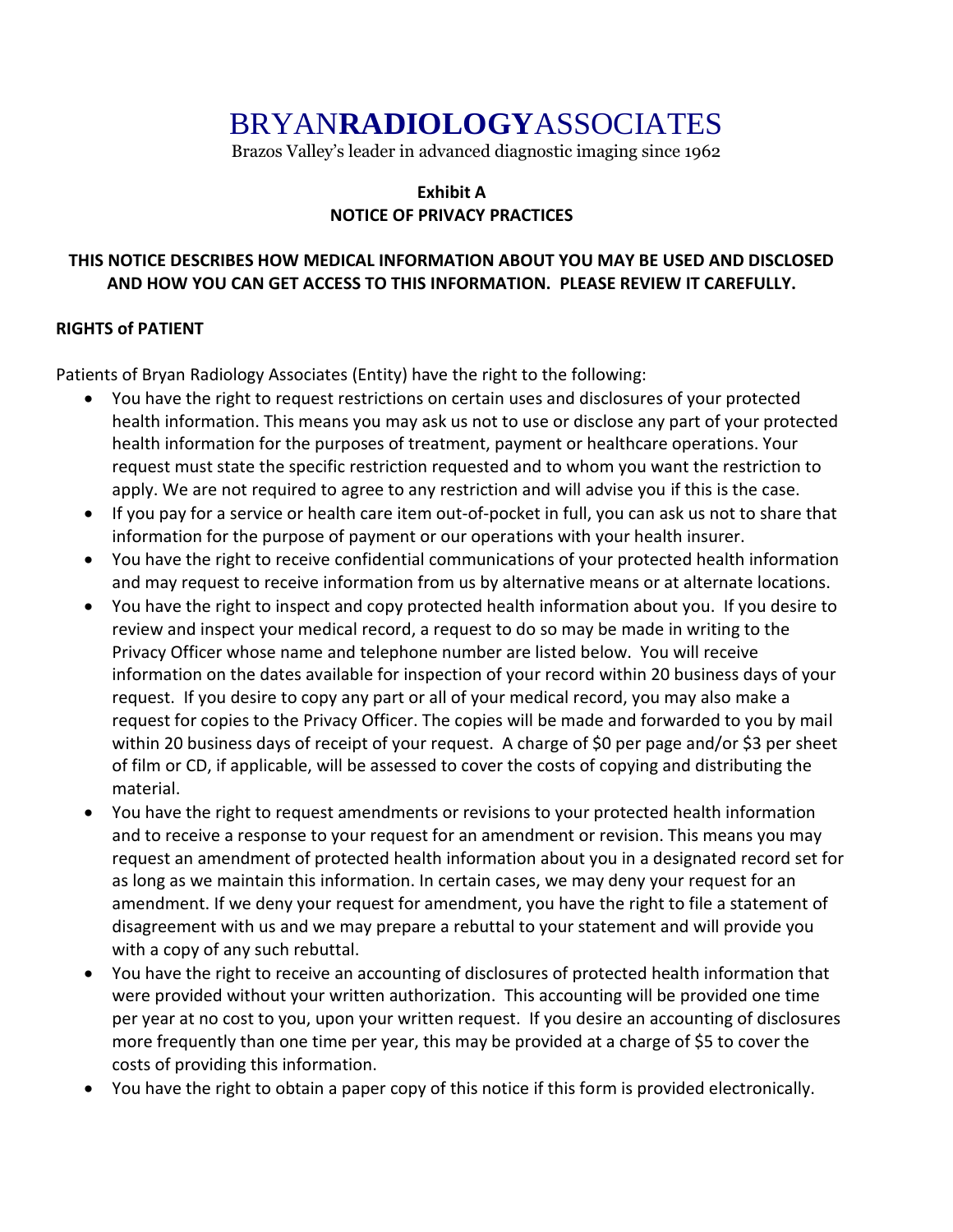If you have given someone medical power of attorney or if someone is your legal guardian, that person can exercise your rights and make choices about your health information.

# **RIGHTS AND RESPONSIBILITIES OF ENTITY**

- Entity has the right to refuse to agree to a requested restriction on uses or disclosure of protected health information.
- Entity is required by law to maintain the privacy of protected health information on each of our patients.
- Entity is required by law to provide a copy of this notice of privacy practices to you as it relates to your protected, confidential patient information.

## **USES OR DISCLOSURES**

Entity shall from time to time provide information about you without requesting specific authorization for treatment, payment, and health care operations. This is not a complete listing, but is provided as an example of how the information may be used:

#### **TREATMENT:**

 The physicians of the entity may confer about your needs and will share pertinent information about you as needed for patient care and call coverage. Your physician may share protected health information about you with the laboratory, if applicable.

#### **PAYMENT:**

 Information about your health will be shared with your insurance company to provide the information they require in order to pay your claim for the services rendered. We may also disclose medical information to your insurance company to obtain prior authorization for treatment and procedures.

#### **HEALTH CARE OPERATIONS:**

 Entity may use health information for operations and activities such as quality control, quality assurance, and financial planning that are necessary for Entity to provide efficient and quality care for our patients.

#### **APPOINTMENT REMINDERS**

 The entity may contact you by telephone to remind you of your scheduled appointments. If you do not wish to have these reminders by telephone, please contact the receptionist or the Privacy Officer.

## **SITUATIONS WHICH DO NOT REQUIRE AUTHORIZATION**

We are allowed to release medical information about you to the following without an authorization:

## **PUBLIC HEALTH ACTIVITIES**

 Entity may disclose medical information about you for public health activities such as control of disease, injury, or disability, reporting of births and deaths, reporting of child abuse or neglect, reporting of medication adverse events, and in situations related to defective medical products.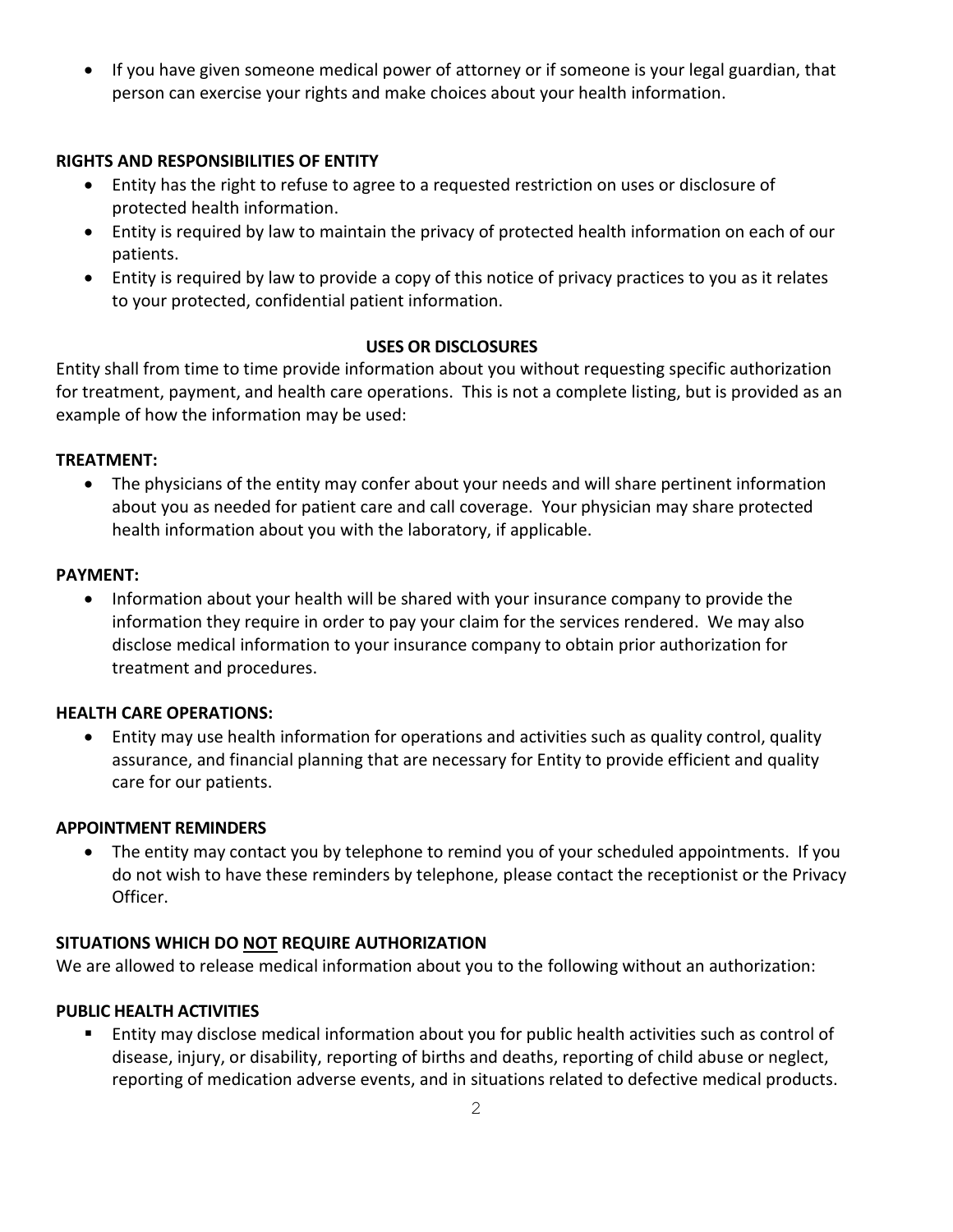#### **ORGAN AND TISSUE DONATION**

 Entity may disclose medical information to organizations that handle organ transplantation if you are an organ donor.

#### **MILITARY AND VETERANS**

 Entity may release medical information about you to military authorities if you are a member of the armed forces, for activities deemed necessary by appropriate military command authorities, for the purpose of a determination by the Department of Veterans Affairs of your eligibility for benefits, or to foreign military authority if you are a member of that foreign military services. We may also disclose your protected health information to authorized federal officials for conducting national security and intelligence activities, including for the provision of protective services to the President or others legally authorized.

## **WORKER'S COMPENSATION**

 Entity may disclose medical information about you for workers compensation programs if you have a work related injury.

## **AVERTING SERIOUS THREAT TO HEALTH OR SAFETY**

 Entity is required to disclose medical information when necessary to prevent a serious threat to your health and safety or the health and safety of others.

#### **HEALTH OVERSIGHT**

- Entity may disclose medical information to a health oversight agency such as audits, investigations and inspections.
- **LAW ENFORCEMENT**
- Entity may disclose medical information to law enforcement officials to the extent required by law.

## **CORONERS, MEDICAL EXAMINERS, AND FUNERAL DIRECTORS**

 Entity may disclose medical information to a coroner or medical examiner for identification purposes, determining cause of death or for the coroner or medical examiner to perform other duties authorized by law. We may also disclose protected health information to a funeral director, as authorized by law, in order to permit the funeral director to carry out their duties. We may disclose such information in reasonable anticipation of death.

#### **NATIONAL SECURITY**

 Entity may disclose medical information to federal officials for intelligence and other national security activities as required by law.

#### **INMATES**

 If you are an inmate, entity may disclose medical information about you to the institution or official to which you are assigned.